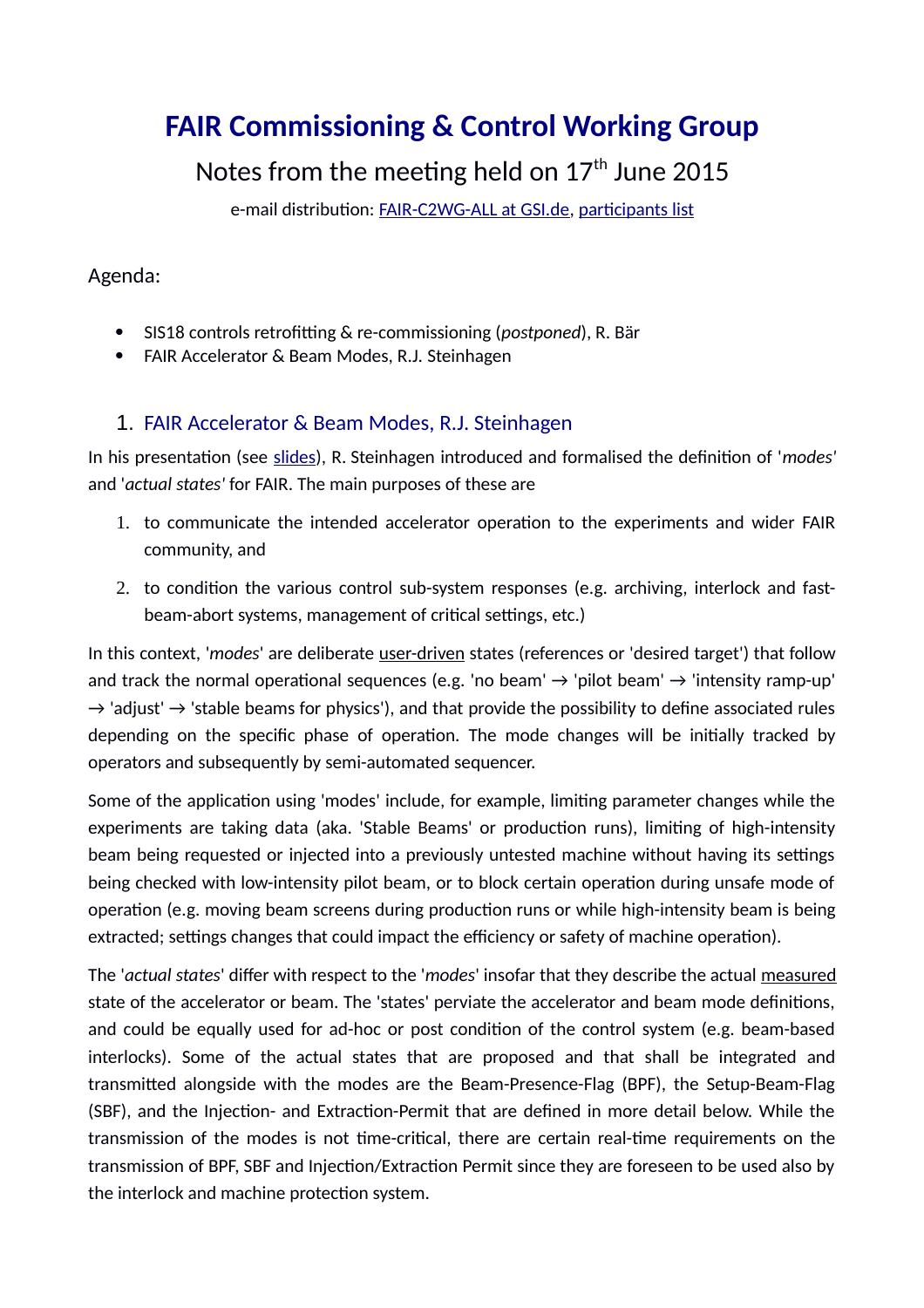R. Steinhagen stresses that the definition of 'modes' should not be mixed with 'actual states' to prevent circular dependencies, priority or causality inversions. For example: while the 'No Beam' mode declares the intend (as an agreement) that there will be no beam in the machine, only the 'Beam Presence Flag' measures the actual state whether there is (or was) beam in the machine. An consequence and trivial example rule using this definition would be to issue an interlock if the if the 'BPF=true' while the beam mode 'No Beam' is set.

Based on earlier discussions with CO and OP, R. Steinhagen proposed two groups of modes:

- *'Accelerator (or Machine) Modes'*, that cover rule sets and operational sequence outside of beam operation and that are defined per accelerator or transfer-line segment,
- '*Beam Modes*', that cover rule sets during beam operation and that are defined per accelerator or transfer-line segment and Beam-Production-Chain (BPC).

#### **Accelerator Modes:**

The modes to be used as 'Accelerator Modes' follow the existing annual life-cycle of the accelerator facility and are formalised as:

- A.1) SHUT-DOWN: used when the machine is in a mode of long-term maintenance or repairs, and could imply (as an example rule) the possibility of open or controlled access, and the machine being not powered. Further discussions are needed whether this mode needs to distinguish a 'warm' and 'cold' shut-down (e.g. SIS100 being kept at 4 K).
- A.2) COOLDOWN: required in particular for SIS100 and Super-FRS during the period when the machines are being cooled down from ambient temperature by the cryo-system (lasting typ. 2-3 weeks), and could, for example, imply limited or no access (if safety necessitates it).
- A.3) BAKE-OUT (SIS18, HEBT, …): which is similar mode to 'COOLDOWN' for the other normal conducting accelerators and transfer-lines but covering the vacuum bake-out period (also about 2 weeks).
- A.4) WARM-UP (SIS100, SFRS)
- A.5) RECOVERY (SIS100, SFRS): used after, for example, a major quench or partial vacuum loss outside of normal beam operation and lasting typically few hours to days. This mode would include pre-cycling of magnets to stabilise their hysteresis and revalidation of the proper function of power converter, quench protection systems, etc.
- A.6) MACHINE-CHECKOUT: which covers operational tests and dry-runs without beam in view of beam operation (e.g. power converter calibration, magnet patrol, etc.). This mode is typically used only once per year, only after a long shut-down, and typically a few weeks before regular re-commissioning and operation with beam starts. This would also mark the end of regular shut-down operation and start of operation with beam.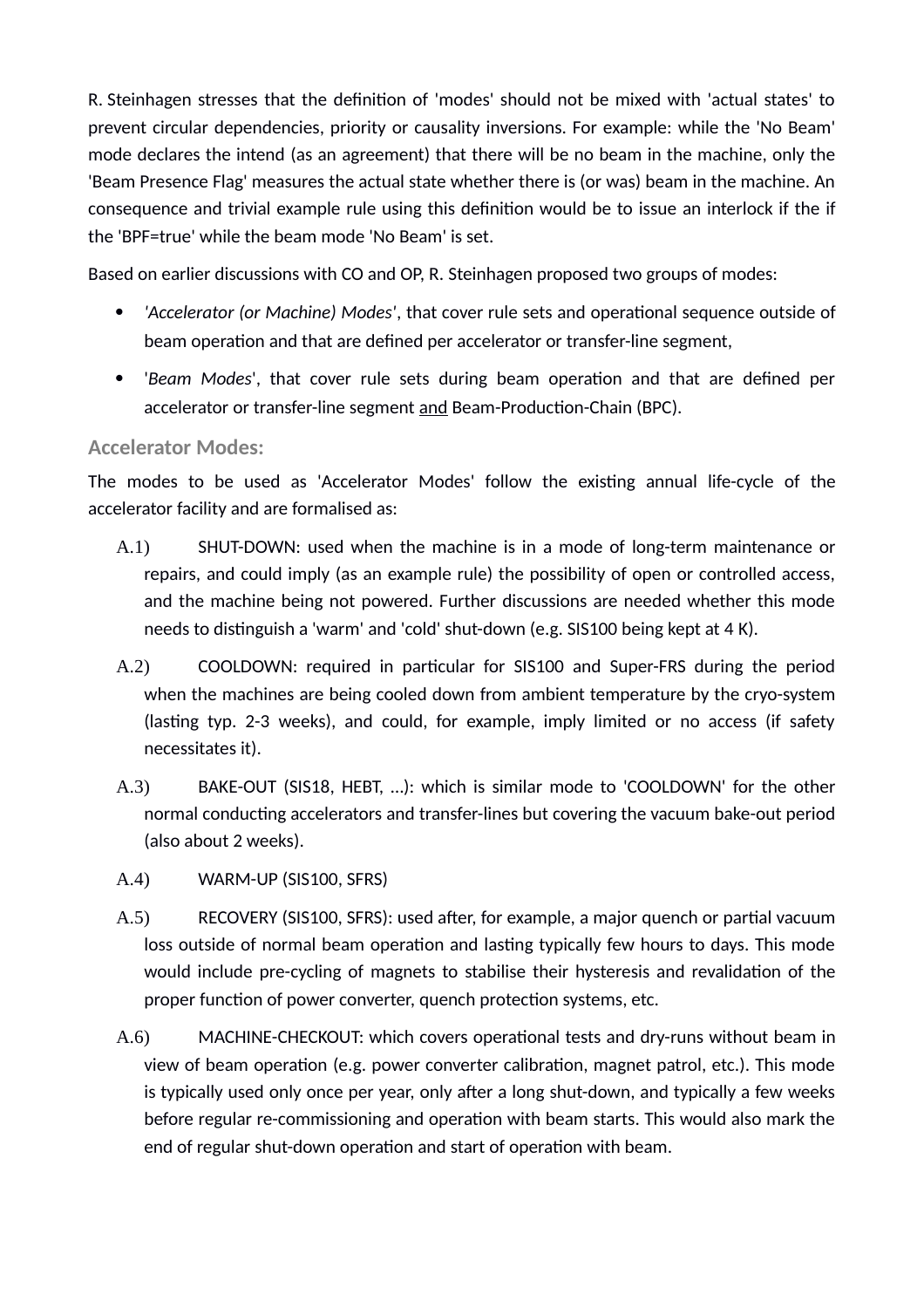- A.7) MACHINE-TEST: which a priori is similar but for accounting purposes distinguished from MACHINE-CHECKOUT. The mode is intended to be used to cover similar activities but during beam operation. The expectation is that the machine is closed and all system in a ready-for-beam state to permit short-lasting dry-runs to test new control schemes, new front-ends, RF conditioning, tests that can be done without beam (e.g. when ion sources are being exchanged or the linac is unavailable) and for OP training purposes. This mode is needed from an operational point of view but is used if the time allocated should neither be accounted as 'Physics' nor 'Machine-Development' during the annual statistics.
- A.8) ACCESS: intended to be used whenever a controlled machine access is given during beam operation for specific interventions (repair, change of experimental setup). The main purpose of this mode is to keep track of beam (un-)availability during beam operation (annual accounting) and to stop the concerned part of the machine in a controlled way (ie. controlled soft-powering-down of magnets, rather than using interlocks that abruptly stop the power supplies and leave them in a fault state after an access).

The next set of accelerator modes describe normal beam operation but are proposed to be further divided to distinguish between the main aim or user of accelerator operation and to provide a more fine-grained accounting of beam times spend for

- A.9) BEAM-SETUP, MACHINE SETUP or COMMISSIONING (final mode name tbd.): used during the initial and subsequent re-commissioning after long shut-down and could include OP training with beam.
- A.10) PHYSICS: e.g. when the primary intended purpose of the machine is to deliver beam for atomic, anti-matter, nuclear and bio-medical applications. Decisions that would affect the beam availability (e.g. inserting of screens for parallel users) would be driven by the primary experiments with this mode.
- A.11) MACHINE DEVELOPMENT: e.g. when the primary intended purpose of the machine is to perform beam physics or accelerator physics studies. During this mode the prerogative of, for example, inserting screens into transfer-lines would be at the discretion of the accelerator physics groups.

R. Steinhagen stresses that (besides formalising their names) these mode definitions are not a new concept but already being practised during normal operation at GSI and accounted for in the annual beam schedules (aka. "Strahlzeitplan") and electronic log-books. What is new is that the new control system for FAIR will be made aware of these modes which in turn opens the possibility to derive automated rules, automated statistics and other features from these modes.

#### **Beam Modes:**

The 'Beam Modes' follow the life-cycle (e.g. 'no beam'  $\rightarrow$  'pilot beam'  $\rightarrow$  'intensity ramp-up'  $\rightarrow$ 'adjust' → 'stable beams for physics') of the so called '*Beam-Production-Chain*' (BPC). The BPC is an organisational control system structure to manage parallel operation and beam transfer through the FAIR accelerator facility. It describes a 'beam' through the facility including the sequence and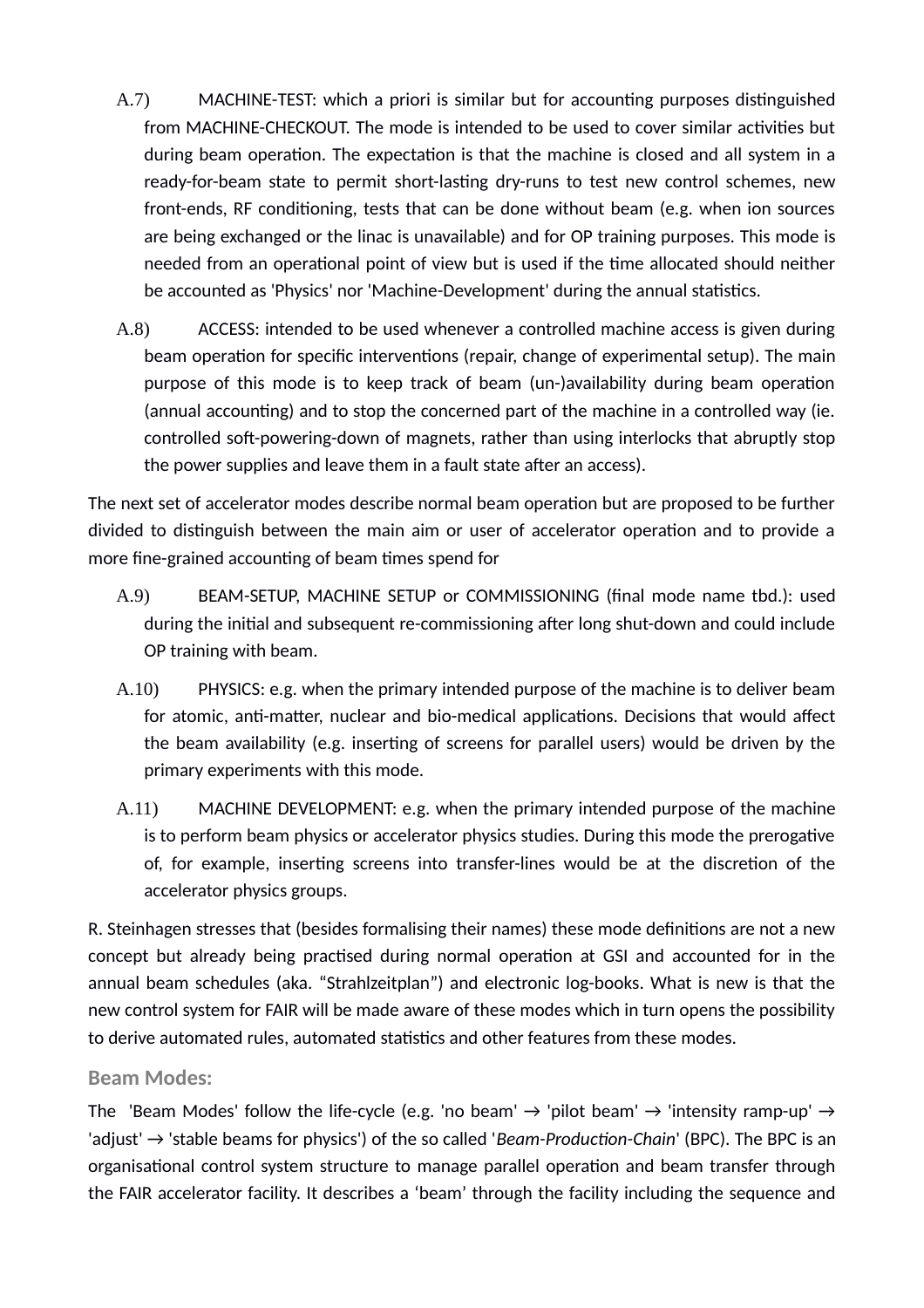parameters of beam lines and accelerators, starting from the ion-source up to an experimental cave (e.g. APPA, CBM, Super-FRS, …).

The BPC structure includes the definition of target beam parameters (set values) like, for example, isotope type, energy per nucleon, charge per nucleon, peak intensity, etc. Several BPC are grouped to a pre-defined '*Beam Pattern*' that is typically executed periodically. While being pre-defined, these patterns can, however, be changed within minutes.

The '*Beam Modes*' are specific for a given BPC but also transfer-line segment (or group of the latter). This implies that e.g. different accelerator can have different beam modes (e.g. the beam mode for the BPC delivering beam to CBM being 'Pilot Beam' in SIS18 and 'No Beam' in SIS100). The proposed state diagram is illustrated in the following figure:



The first beam modes follow the natural sequence of how new beams are typically being set-up in an accelerator. In that respect (similar to the Accelerator Modes) these are not new but formalise the existing operation concept, integrate and would make the control system aware of them:

- B.1) NO BEAM: used by the control system to suppress by design beam requests or injections into a given ring or transfer-line.
- B.2) PILOT BEAM: used while establishing the main machine functions and parameters such as injection steering, RF capture, ramp, orbit, tune and chromaticity, simple optics checks, proper slow or fast extraction. This mode implies that these operations are done typically with low setup-beam intensities, and that optics parameters can be changed without limits on their value or range.
- B.3) INTENSITY RAMP-UP: used while ramping up beam intensities and after the basic accelerator functions have been established. This mode is used to performe minor adjustments related to increasing the beam intensities and to validate related machine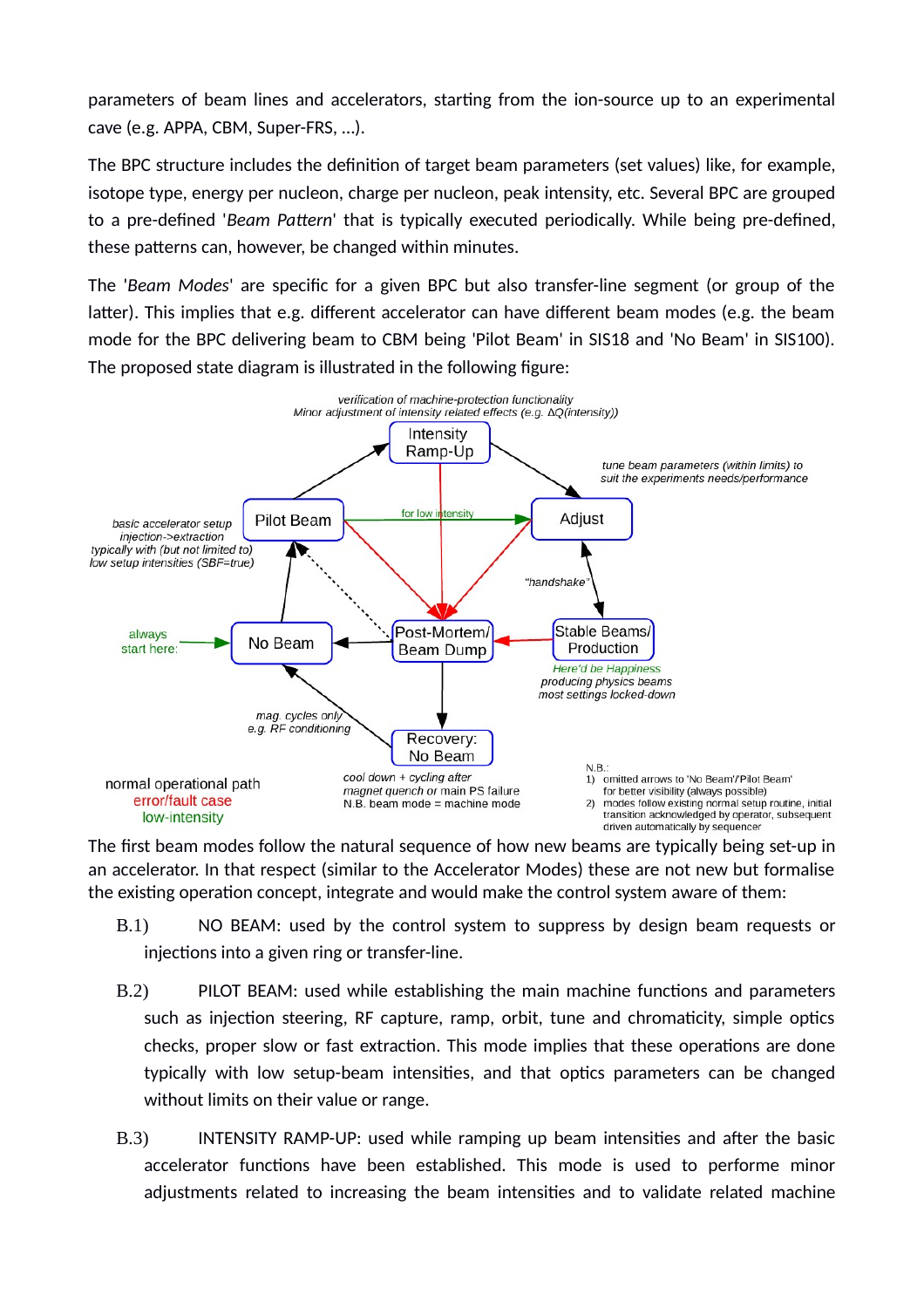protection functionalities. It would be also linked to more strict limits on optics and parameter changes. This mode is necessary for a safe and reliable operation with highintensities but could be skipped if operation with low beam intensities is targetd.

- B.4) ADJUST: while the main focus of the 'Pilot Beam' and 'Intensity Ramp-up' mode focus on the beam setup from an accelerator point of view, this mode focuses and is used to perform minor parameter changes or re-tuning in view of achieving the physics experiment's parameters.
- B.5) STABLE BEAMS: used to indicate that the main intend is to deliver stable beam to the given experiment. Very limited machine tuning and (if at all) parameter changes would be allowed during this mode in order to avoid transients or spikes that would hamper the experiment's data taking. Leaving this mode may require a hand-shake or release by the experiments to provide them the possibility to return their detectors into a safe state.
- B.6) POST-MORTEM or BEAM-DUMP: used in response to a quench, machine-protection action, partial vacuum loss (e.g. dynamic vacuum loss) or another major beam loss that needs to be analysed before normal beam operation can be continued.
- B.7) RECOVERY: used to indicate the time period required for recovering from a severe post-mortem (e.g. quench of a single or string of magnets) and covers the period to validate powering, cycling of the magnets, and other essential systems.

R. Steinhagen mentioned that additional modes such as 'INJECTION','ACCUMULATION', 'RAMP' and 'FLAT-TOP' may be considered in particular for slow-cycling storage rings (ie. ESR and HESR). Their necessity needs to be clarified.

#### **Actual States:**

Among the many possible actual states, R. Steinhagen highlights the *'Beam-Presence-Flag' (BPF)*, 'Setup-Beam-Flag' (SBF), and Injection- or Extraction-Permit:

The *'Beam-Presence-Flag'* shall indicate that a given BPC and associated settings have been validated and are compatible with pilot- or physics-beam. The main purpose of this flag is to prevent high-intensity injections into an 'empty' machine with new untested magnetic settings or modified machine conditions that might be potentially incompatible with machine-protection or activation minimisation of the machine. The flag would need to be defined per accelerator or transfer-line segment (where necessary). The flag is being set whenever the basic accelerator function has been confirmed with beam (e.g. acceptable performance of: injection, RF capture, acceleration/ramp, transmission, orbit, Q/Q', loss patterns, …). The initial checks and references would be taken by an operator or experienced machine expert. Subsequent cycles would be revalidated and checked against these references. The BPF would expire if untested for a prolonged period or if settings have substantially changed, and could force, for example, re-checking the cycle settings with pilot beam before continuing with high-intensity beams.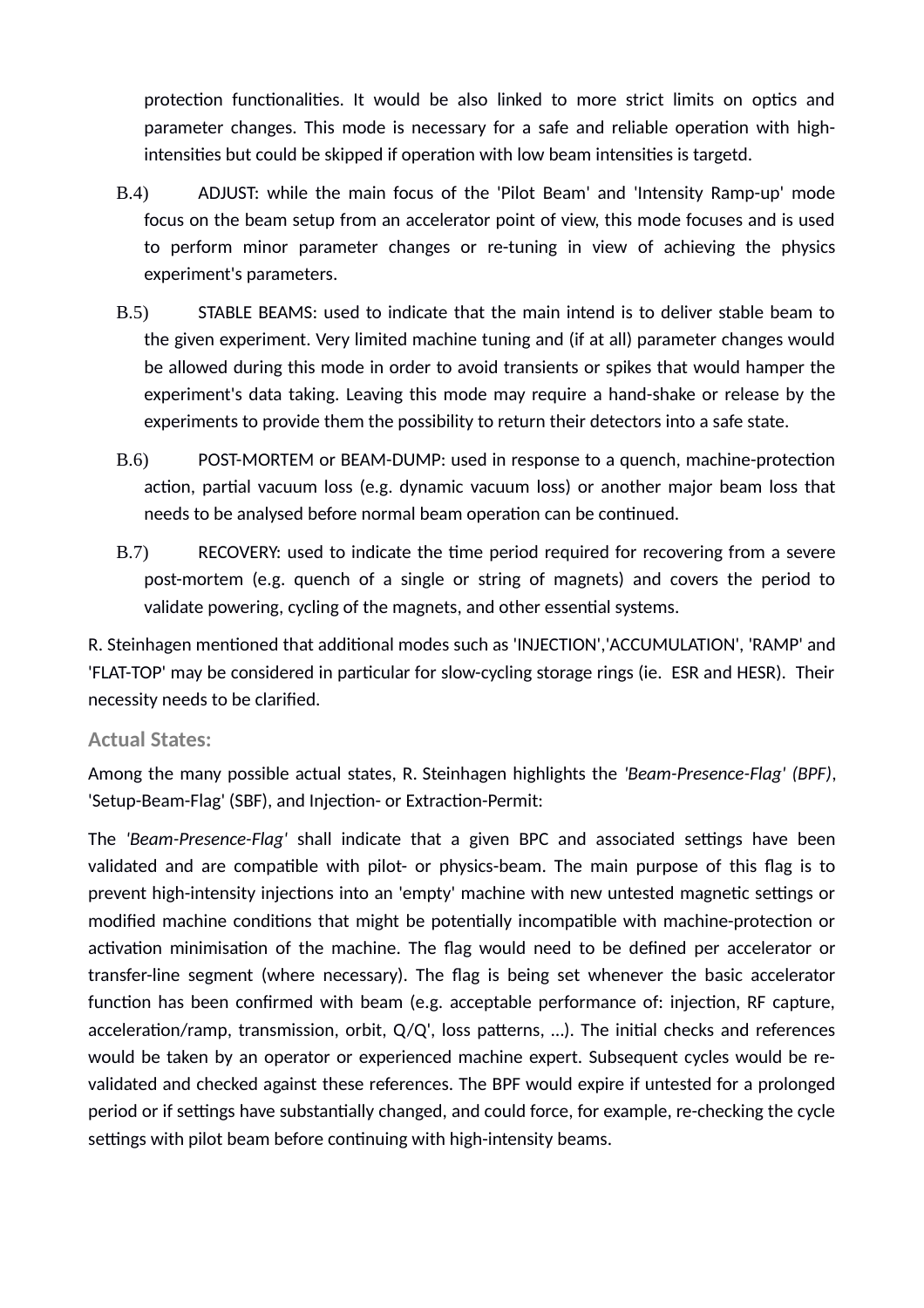The *'Setup-Beam-Flag<sup>[1](#page-5-0)</sup>'* shall indicate beams (with typically low-intensities) used specifically for the initial setup of the BPC. The definition derives from the experience and existing usage at LHC: too strict interlocks and rules that are required to ensure a safe and reliable high-intensity operation may at the same unnecessarily impact machine availability during beam setup with low-intensities. The SBF facilitates the flexibility of masking some of these interlocks during low-intensity operation, while ensuring that these interlocks are taken automatically into account when operating with unsafe high-intensity beam. The flag would need to be derived automatically from the beam current transformer (simple threshold). Most of the SBF-maskable interlock candidates are related to more complex or beam-instrumentation-derived interlocks such as beam transmission, beam loss monitoring, beam screens and multi-wire grids.

Some use-case and proposed rule examples to illustrate the SBF: a) While 20% beam transmissions may be temporarily acceptable during setup or low-intensity operation (ie. transmission interlock being masked), the associated interlock should not be kept permanently disabled or forgotten once moving to high-intensity operation. b) In order to self-protect sensitive beam screens, wiregrids and other similar devices, these devices would by-default create an extraction (or injection) interlock ( $\Leftrightarrow$  fail-safe logic) whenever they are inserted into the beam line or ring. However, these interlock could be masked if the 'SBF==true' and possible other additional beam mode requirements are fulfilled (e.g. not in 'STABLE BEAMS' or 'INTENSITY RAMP-UP', etc.).

#### *Discussion:*

S. Pietri and M. Steck asked whether the 'modes' would be used to regulate access to the experiments or ensure its safety? R. Bär reassures that the 'mode' definition does not replace the existing personnel safety system or organisational structures. The definition is complementary and allows the definition of additional rules (e.g. safe slow power-down of main supplies). R. Steinhagen added that this would be also used for accounting purposes (availability analysis) to keep track of the amount of time spend for, for example, accesses, adjust, etc.

M. Steck pointed out that there are loops in the diagram for the beam mode state-machine. R. Steinhagen confirmed and explained that this is intrinsic to the beam setup being typically an iterative process. Sometimes it is necessary to step back to safer beams and to re-do some of the earlier setup and optimisations before continuing operation with high(er) beam intensities.

S. Pietri and D. Ondreka noted that some of the proposed accounting is presently treated differently and differs for some experiments, for example, the period covering 'ADJUST' (German: "*Nach-Regeln/Tunen*") is presently not allocated to the experimental users but considered as part of the machine setup. R. Steinhagen emphasised that the initial definition should be considered similar to 'hooks' which can be used to attach given rules. A the present stage the focus should be on the definition and agreement on a limited but sufficient number of modes. The details of the individual specific rules or how these modes accounted within the annual beam availability

<span id="page-5-0"></span>1 SBF has been originally coined as 'safe beam flag', but subsequently replaced by the notion of 'setup' as some of the setup operations that require the SBF need to be done with unsafe beam intensities, also because since there is no unconditional 'safe intensity' for some very sensitive devices (e.g. SIS100 e.-s. septa, Si-tracker), and to stick to a common terminology already established by other facilities (CERN).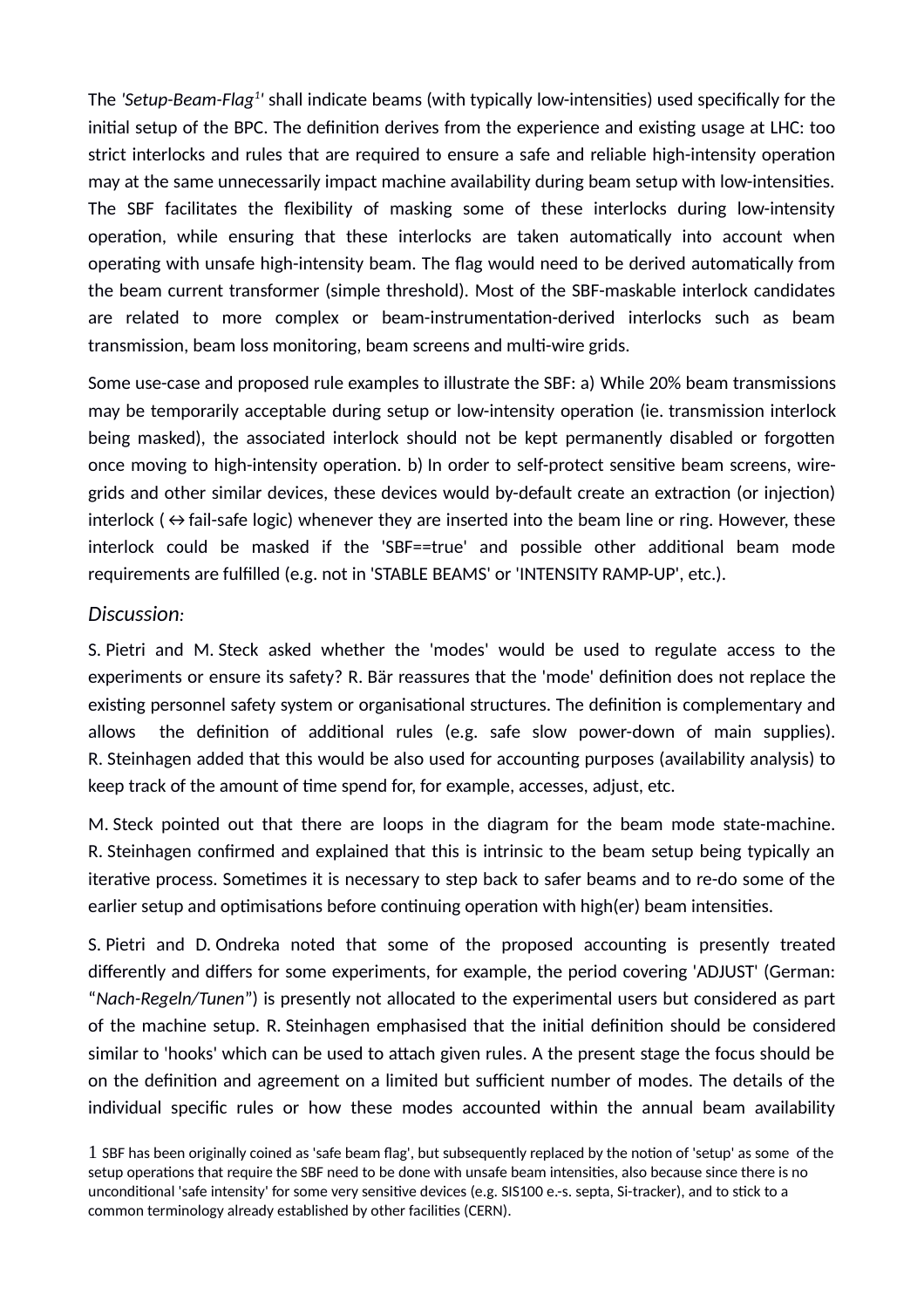analysis need to be addressed at a later stage. R. Bär and D. Ondreka agreed that we should focus on a set of modes for all machines first and to discuss the transitions between them later. They emphasised, that the 'mode' functionality must become part of the control system even if there are no rules defined and independent on the number of modes.

A. Reiter stressed that the rules and procedures related to the 'ADJUST' and 'INTENSITY-RAMP-UP' modes should be defined in close cooperation with and feedback from experiments. R. Bär and R. Steinhagen affirmed that this necessary and already the case (e.g. regarding Super-FRS).

J. Stadlmann asked whether additional such as 'PILOT & DUMP' and 'INTENSITY RAMP-UP & DUMP' should be defined as well to permit setup without sending (potentially unstable) beam to the experiments. D. Ondreka commented that this would be more a machine protection issue and not handled by the modes. The extraction inhibit would be more useful for this application. R. Steinhagen explained that in addition that this case could be covered with the ring, for example, being in 'PILOT' and the subsequent extraction beam-line in 'NO-BEAM' which would (/should) suppress the extraction. D. Ondreka commented that this would presently not be as easy since the dump is a different particle destination.

A. Reiter asked whether a dedicated mode would be needed that allows a (partial) hand-over of the machine control to the experiments. R. Steinhagen replied that this could be covered by the 'ADJUST' mode.

D. Ondreka emphasised that the definition of an 'UNSTABLE-BEAM' mode is rather a state. R. Steinhagen agreed. This mode has been introduced based on previous experience and similar definition for the LHC experiments but will be dropped for FAIR. [N.B. also already removed from the state diagram]

M. Steck indicated that the definition of 'beam quality' is missing. R. Steinhagen confirmed that this type of feedback from experiments is important but should be treated as an 'actual state'.

D. Ondreka mentioned that the experiments would need the possibility to inhibit the next beam extraction. R. Bär explained that this would be covered by machine-protection (e.g. fast-abortsystem).

D. Ondreka mentioned that rather than forcing the 'Setup-Beam-Flag' to 'true' for testing purposes, that the flag should be kept as simple and robust as possible, and that there should be another general flag that forces the required test condition in the front-ends.

R. Bär asked whether different SBF thresholds are needed for different beams or beam instrumentation devices. A. Reiter proposed that the lowest reasonable threshold could be taken.

J. Stadlmann asked – followed by a longer discussion – whether the SBF thresholds could be adjusted dynamically, for example, depending on the specific device that has been moved into the beam-line. R. Bär replied that this could be done but that this would be also much harder to implement in a safe and reliable way.

S. Pietri asked how this 'mode' concept would fit the Super-FRS concept and requirements. R. Bär